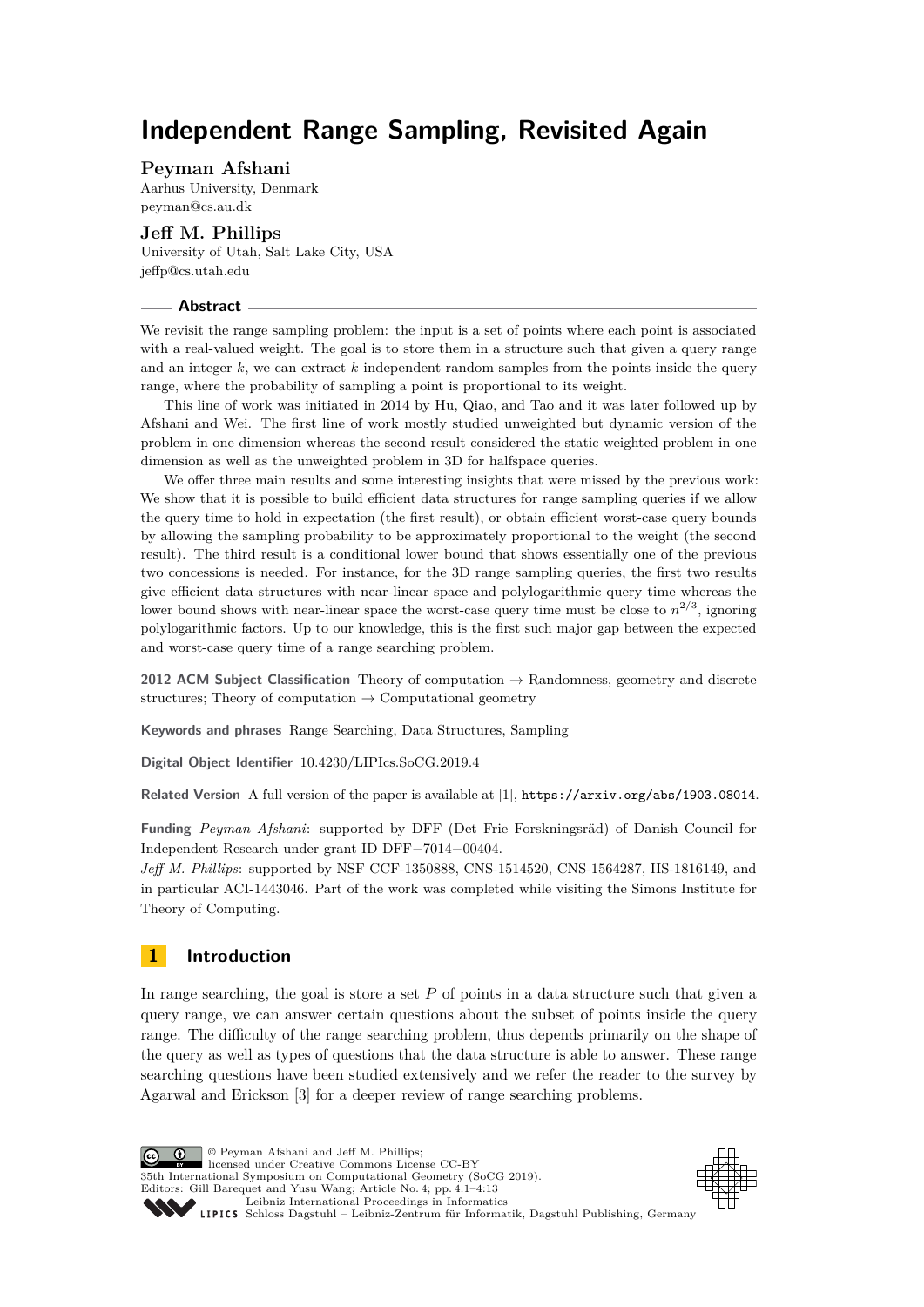## **4:2 Independent Range Sampling, Revisited Again**

Let us for a moment fix a particular query shape. For example, assume we are given a set  $P \subset \mathbb{R}^2$  to preprocess and at the query time we will be given a query halfplane h. The simplest type of question is an *emptiness* query where we simply want to report to the user whether  $h \cap P$  is empty or not. Within the classical literature of range searching, the most general (and thus the most difficult) variant of range searching is semigroup range searching where each point in *P* is assigned a weight from a semigroup and at the query time the goal is to return the sum of the weights of the points of  $h \cap P$ . The restriction of the weights to be from a semigroup is to disallow subtraction. As a result, semigroup range searching data structures can answer a diverse set of questions. Other classical variants of range searching lie between the emptiness and the semigroup variant. In our example, the emptiness queries can be trivially solved with  $O(n)$  space and  $O(\log n)$  query time whereas the semigroup variant can only be solved with  $O(\sqrt{n})$  query time using  $O(n)$  space. Finally, the third important variant, range reporting, where the goal is to output all the points in  $P \cap h$ , is often close to the emptiness variant in terms of difficulty. E.g., halfplane queries can be answered in  $O(\log n + k)$  time where k is the size of the output, using  $O(n)$  space.

**Sampling queries.** Let P be a large set of points that we would like to preprocess for range searching queries. Consider a query range *h*. Classical range searching solutions can answer simple questions such as the list of points inside *h*, or the number of them. However, we immediately hit a barrier if we are interested in more complex questions, e.g., what if we want to know how a "typical" point in *h* looks like? Or if we are curious about the distribution of the data in *h*. In general, doing more complex data analysis requires that we extract the list of all the points inside *h* but this could be an expensive operation. For questions of this type, as well as many other similar questions, it is very useful to be able to extract a (relatively) small random sample from the subset of points inside *h*. In fact, range sampling queries were considered more than two decades ago within the context of database systems [\[7,](#page-12-2) [4,](#page-12-3) [5,](#page-12-4) [11,](#page-12-5) [10\]](#page-12-6). Indeed the entire field of sample complexity, which provides the basis for statistics and machine learning, argues how any statistical quantity can be understood from an iid sample of the data. Range sampling allows this literature to quickly be specified to data in a query range. However, many of these classical solutions fail to hold in the worst-case as they use R-trees or Quadtrees whose performance depends on the distribution of the coordinates of the input points (which could be pretty bad). Some don't even guarantee that the samples extracted in the future will be independent of the samples extracted in the past. For example, sometimes asking the same query twice would return the same samples.

**The previous results.** Given a set of *n* weights, one can sample one weight with proportional probability using the well-known "alias method" by A. J. Walker [\[12\]](#page-12-7). This method uses linear space and can sample a weight in worst-case constant time.

The rigorous study of *independent range sampling* was initiated by Hu *et al.* [\[8\]](#page-12-8). They emphasized the requirement that any random sample extracted from the data structure should be independent of all the other samples. They studied the one-dimensional version and for an unweighted point set and presented a linear-sized data structure that could extract *k* random samples in  $O(\log n + k)$  time and it could be updated in  $O(\log n)$  time as well. A few years later, Afshani and Wei [\[2\]](#page-11-1) revisited the problem and solved the one-dimensional version of the problem for weighted points: they presented a linear-size data structure that could answer queries in  $O(\text{Pred}(n) + k)$  time where  $\text{Pred}(n)$  referred to the running time of a predecessor query (often  $O(\log n)$ ) but sometimes it could be faster, e.g., if the input is indexed by an array then the predecessor query can be answered trivially in  $O(1)$  time). They also studied the 3D halfspace queries but for unweighted points. Their main result was an optimal data structure of linear-size that could answer queries in  $O(\log n + k)$  time.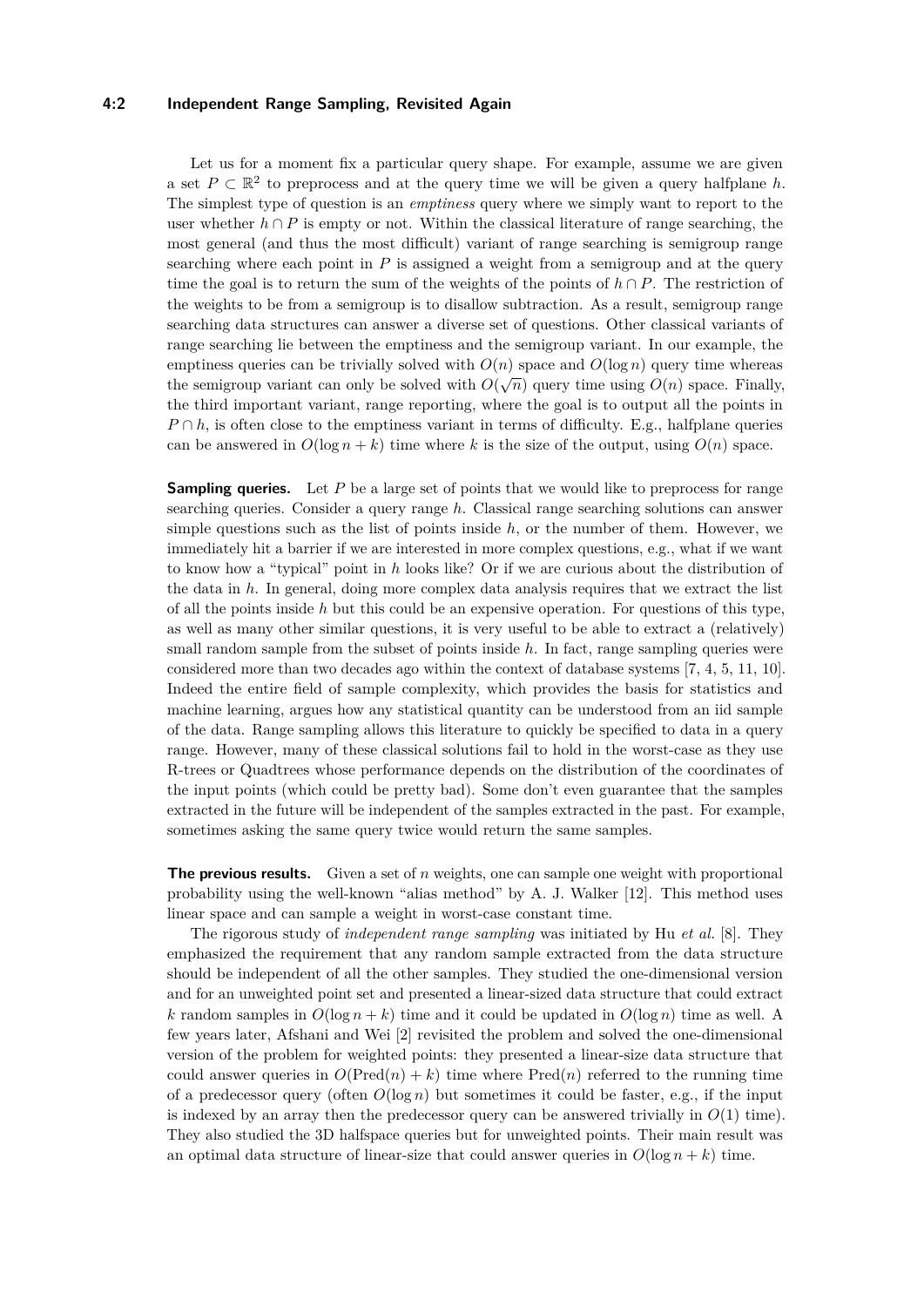#### **P. Afshani and J. M.Phillips 4:3**

**Our results.** We provide general results for the independent range sampling problem on weighted input (wIRS), and design specific results for 3D halfspace queries. We show a strong link between the wIRS and the range max problem. Namely, we show that the range max problem is at least as hard as wIRS, and also we provide a general formulation to solve the wIRS problem using range max. For halfspace queries in 3D, our framework gives a structure that uses  $O(n \log n)$  space and has  $O(\log^2 n + k)$  query time. We improve the space complexity to  $O(n)$  when the ratio of the weights is  $n^{O(1)}$ . This solution uses rejection sampling, so it only provides an expected query time bound. To compensate, we provide another solution that has worst-case query time, but allows the points to be sampled within a  $(1 \pm \varepsilon)$  factor of their desired probability, and may ignore points that would be sampled with probability less than  $\gamma/n$  for  $\gamma < \varepsilon < 1$ . This structure requires  $O(n \log n)$  space, and has a worst-case query time of  $O(\log(n/\gamma)(\log n + 1/\varepsilon^3) + k)$ .

Finally, we show a conditional lower bound when we enforce worst-case query time and exact sampling probabilities, in what we call the separated algebraic decision tree (SAD) model. This model allows any decision tree structure that compares random bits to algebraic functions of a set of input weights. In this model, we show wIRS is as hard as the range sum problem, which is conjectured to be hard. In particular, if the best known solution to the range sum problem for halfspaces in 3D is optimal, then the wIRS problem would require  $\Omega(n^{2/3-o(1)})$  query time if it uses near-linear space. This provides the first such separation between expected  $O(\log^2 n + k)$  and worst-case  $\Omega(n^{2/3-o(1)})$  query time for a range searching problem that we are aware of.

## **2 A Randomized Data Structure**

In this section, we show that if we allow for the query bound to hold in expectation, then the range sampling problem can be solved under some general circumstances. Intuitively, we show that we need two ingredients: one, a data structure for range maximum queries, and two, a data structure that can sample from a weighted set of points under the assumptions that the weights are within a constant factor of each other. Furthermore, with an easy observation, we can also show that the range sampling problem is at least as hard as range maximum problem. We consider the input as a general set system  $(X, \mathcal{R})$ . We assume the input is a set *X* of *n* data elements (e.g., points) and we consider queries to be elements of a set of ranges R where each  $R \in \mathcal{R}$  is a subset of X. The set R is often given implicitly, and for example, if *X* is a set of points in  $\mathbb{R}^3$ , *R* could be the set of all  $h \cap X$  where *h* is a halfspace in 3D. Note that our model of computation is the real RAM model.

▶ **Definition 1** (The Range Maximum Problem). Let *X* be a data set, s.t., each element  $x \in X$  *is assigned a real-value weight*  $w(x)$ *. The goal is to store X in a structure, s.t., given a range*  $R \in \mathcal{R}$ *, we can find the element in*  $R$  *with the maximum weight.* 

Given a weighted set *X*, for any subset  $Y \subset X$ , we denote by  $w(Y)$  the sum  $\sum_{x \in Y} w(x)$ . First we observe that range sampling is at least as hard as the range maximum problem.

<span id="page-2-0"></span>**I Lemma 2.** Assume we can solve range sampling queries on input  $(X, \mathcal{R})$  and for any *weight assignment*  $w: X \to \mathbb{R}$  *using*  $S(|X|)$  *space and*  $Q(|X|)$  *query time where the query only returns one sample. Then, given the set X* and a weight function  $w' : X \to \mathbb{R}$ , we can *store X* in a data structure of size  $S(|X|)$  *such that given a query R, we can find the data element in R with the maximum weight in Q*(|*X*|) *time, with high probability.*

**Proof.** See the full paper for the proof [\[1\]](#page-11-0).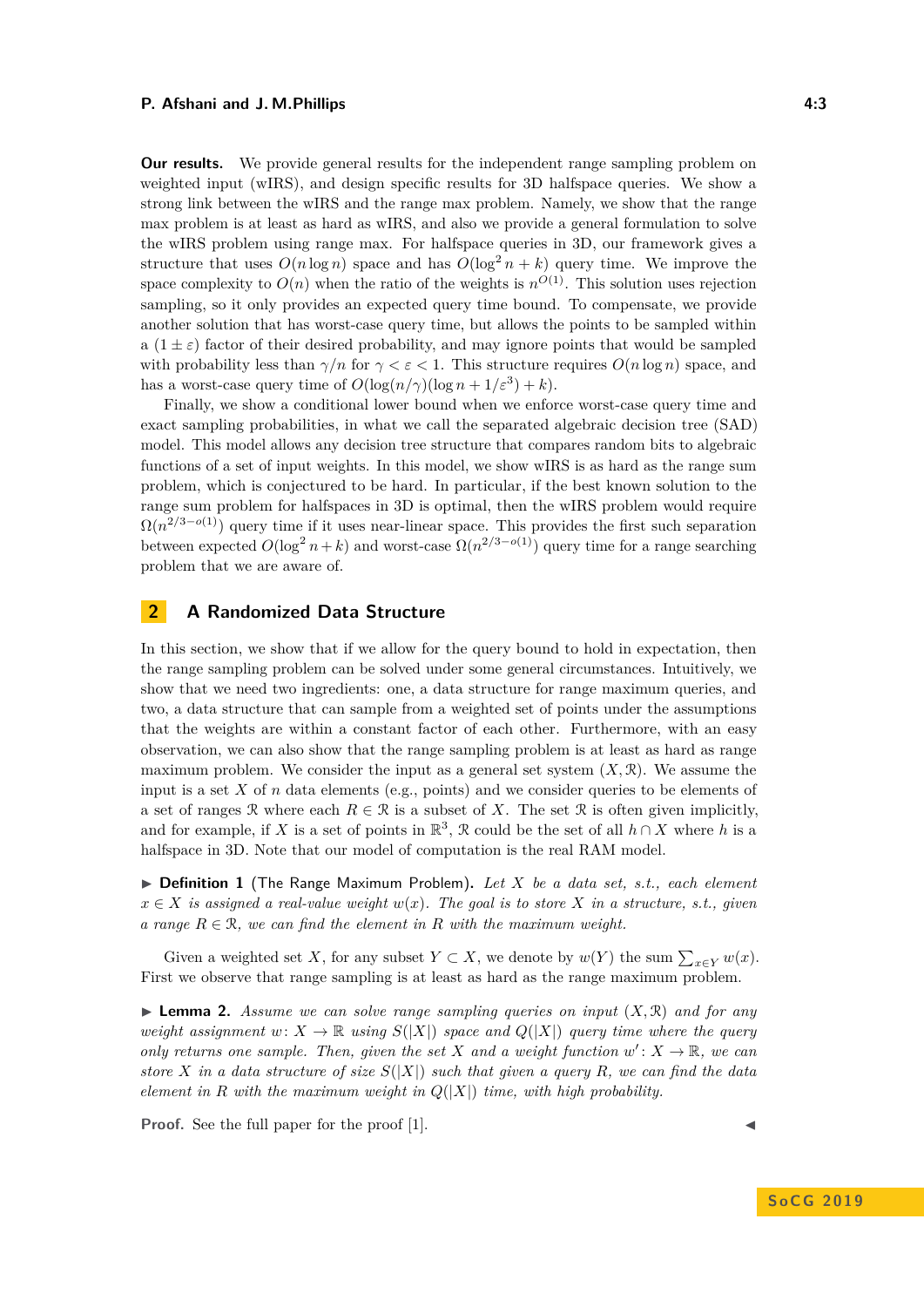## **4:4 Independent Range Sampling, Revisited Again**

Next, we show that weighted range sampling can be obtained from a combination of a range maximum data structure and a particular form of weighted range sampling data structure for almost uniform weights.

<span id="page-3-0"></span>**Lemma 3.** Let  $(X, \mathcal{R})$  be an input to the range sampling problem. Assume, we have a *structure for the range maximum queries that uses*  $O(S_m(|X|))$  *space and with query time of O*( $Q_m(|X|)$ ). Furthermore, assume for any subset  $X' \subset X$  we can build a structure  $\mathcal{D}_s(X')$ *that uses*  $O(S_s(|X'|))$  *space and given a query*  $R \in \mathcal{R}$ *, it does the following: it can return w*(*Y*) *for a subset Y* ⊂ *X*<sup>*'*</sup> *with the property that*  $R \cap X' \subset Y$ *, and*  $|Y| = O(|R \cap X'|)$  *and furthermore, the structure can extract k random samples from Y in*  $O(Q_s(|X|) + k)$  *time.* 

*Then, we can answer range sampling queries using*  $O(S_m(|X|) + S_s(|X|))$  *space and with expected query time of*  $O(Q_m(|X|) + Q_s(|X|) \log |X| + k)$ .

**Proof.** Let  $n = |X|$ . We store X in a data structure for the range maximum queries. We partition *X* into subsets  $X_i \subset X$  in the following way. We place the element  $x_1$  with the largest weight in  $X_1$  and then we add to  $X_1$  any element whose weight is at least  $w(x_1)/2$ and then recurse on the remaining elements. Observe that for all  $x, x' \in X_i$  we have  $w(x)/w(x') \in (1/2, 2]$ . Thus, the weight function *w* is almost uniform on each  $X_i$ . We store  $X_i$  in a data structure  $\mathcal{D}_s(X_i)$ .

Next, we build a subset sum information over the total weight  $W(X_i)$  of the (disjoint) union of all subsets  $X_{i'}$  with  $i' \geq i$ , that is,  $W(X_i) = \sum_{j \geq i} w(X_j)$ . Consider a query  $R \in \mathcal{R}$ .

**Step 1: Use the Range Maximum Structure.** Issue a single range-max query on *X* for the query range  $R \in \mathcal{R}$ . Let *x* be the answer to the range-max query, assume  $x \in X_i$ .

**Step 2: top-level alias structure.** Having found *i*, we identify the smallest index  $i' \geq i$ such that the maximum weight  $w(x')$  for  $x' \in X_{i'}$  and the minimum weight  $w(x)$  for  $x \in X_i$ satisfy  $w(x)/w(x') > n^2$ . As the weights in the sets  $X_i$  decreases geometrically, we have  $i' - i = O(\log n)$ . Then, for each  $X_j$  with  $j \in [i, i')$ , we use the data structure  $\mathcal{D}_s(X_j)$  to identify the set  $Y_i$  such that  $Y_i$  contains the set  $R \cap X_i$ . This returns the values  $w(Y_i)$ , and the total running time of this step is  $O(Q_s(n) \log n)$ .

We build a top-level alias structure on  $i' - i + 1$  values: all the  $i' - i$  values  $w(Y_j)$ ,  $i \leq j < i'$ , as well as the value  $W(X_{i'})$ . Let  $T = W(X_{i'}) + \sum_{j=i}^{i'-1} w(Y_j)$ . This can be done in  $O(\log n)$  time as  $i' - i = O(\log n)$ .

**Step 3: Extracting samples.** To generate *k* random samples from *R*, we first sample a value using the top-level alias structure. This can result in two different cases:

- **Case 1.** It returns the value  $W(X_{i'})$ . Let  $X_{i'+} = \bigcup_{j\geq i'} X_j$ . In this case, we sample an element from the set  $R \cap X_{i' + 1}$ , by building an alias structure on  $X_{i+1}$  in  $O(n)$  time. The probability of sampling an element  $x_j \in X_{i' +}$  is set exactly to  $\frac{w(x_j)}{W(X_{i'})}$ . Note that these probabilities of  $x_j \in X_{i' + } \cap R$  do not add up to one which means the sampling might fail and we might not return any element. If this happens, we go back to the top-level alias structure and try again. Notice that  $R$  contains at least one element  $x_i$  from  $X_i$ , and that for any  $x \in X_j$ ,  $j \geq i'$  have  $w(x) \leq w(x_i)/n^2$  which implies  $W(X_{i'}) \leq w(x_i)/n$ . Thus, this case can happen with probability at most  $1/n$ , meaning, even if we spend  $O(n)$ time to answer the query, the expected query time is  $O(1)$ .
- **Case 2.** It returns a value  $w(Y_j)$ , for  $i \leq j \leq i'$ . We place  $Y_j$  into a list for now. At some later point (to be described) we will extract a sample *z* from *Y<sup>i</sup>* . If *z* happens to be inside  $R$ , then we return  $z$ , otherwise, the sampling fails and we go back to the top-level structure.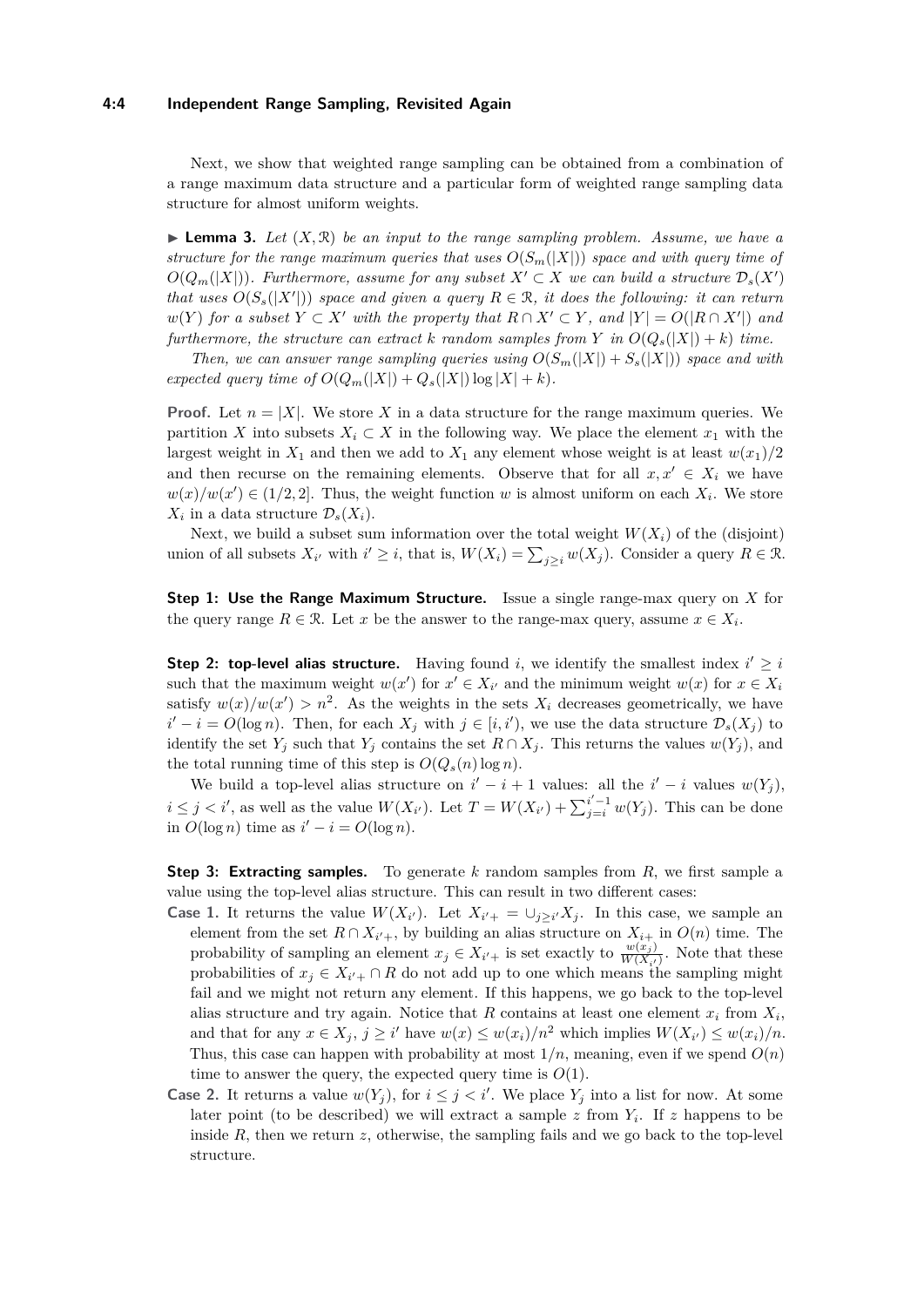#### **P. Afshani and J. M.Phillips 4:5**

We iterate until k queries have been pooled. Then, we issue them in  $O(\log n)$  batches to data structure  $\mathcal{D}_s(X_j)$ ,  $i \leq j < i'$ . Ignoring the failure events in case (2), processing a batch of *k* queries will take  $O(Q_s(n)\log n + k)$  time. Notice that each iteration of the above procedure will succeed with a constant probability: case  $(1)$  is very unlikely (happens with probability less than  $1/n$  and for case (2) observe that we have  $w(Y_i) = O(w(R \cap X_i))$  and thus each query will succeed with constant probability. As a result, in expectation we only issue a constant number of batches of size *k* to extract *k* random samples.

It remains to show that we sample each element with the correct probability. The probability of reaching case (1) is equal to  $\frac{W(X_i)}{T}$  $\frac{X_{i'}(X_{i'})}{T}$ . Thus, the probability of sampling an element  $x_j \in X_{i' + 1}$  is equal to  $\frac{W(X_i)}{T}$  $\frac{d(X_i)}{T} \cdot \frac{w(x_j)}{W(X_{i'})}$  $\frac{w(x_j)}{W(X_{i'})} = \frac{w(x_j)}{T}$ . The same holds in case (2) and the probability of sampling an element  $x_j \in X_j$ ,  $i \leq j < i'$  is  $\frac{w(x_j)}{T}$ . Thus, conditioned on the event that the sampling succeeds, each element is sampled with the correct probability.  $\blacktriangleleft$ 

## **3 3D Halfspace Sampling**

## **3.1 Preliminaries**

In this section, we consider random sampling queries for 3D halfspaces. But we first need to review some preliminaries.

**Example 4.** Let P be a set of *n* points in  $\mathbb{R}^3$ . Let  $P = P_1 \cup \cdots \cup P_t$  be a partition of P *into t* subsets. We can store P in a data structure of size  $O(n \log t)$  such that given a query *halfspace h*, we can find the smallest index *i* such that  $P_i \cap h \neq \emptyset$  in  $O(\log n \log t)$  time.

**Proof.** See the full paper for the proof [\[1\]](#page-11-0).

The following folklore result is a special case of the above lemma.

<span id="page-4-0"></span>▶ **Corollary 5.** Let P be a set of *n* points in  $\mathbb{R}^3$  where each point  $p \in P$  is assigned a *real-valued weight*  $w(p)$ *. We can store P in a data structure of size*  $O(n \log n)$  *such that given a query halfspace h*, we can find the point with maximum weight in  $O(\log^2 n)$  time.

We also need the following preliminaries. Given a set  $H$  of  $n$  hyperplanes in  $\mathbb{R}^3$ , the *level* of a point *p* is the number hyperplanes that pass below *p*. The  $(*k*)$ *-level of H* (resp.  $k$ *-level of H*) is the closure of the subset of  $\mathbb{R}^3$  containing points with level at most *k* (resp. exactly *k*). An *approximate k-level of H* is a surface composed of triangles (possibly infinite triangles) that lies above  $k$ -level of  $H$  but below  $(ck)$ -level of  $H$  for a fixed constant  $c$ . For a point  $q \in \mathbb{R}^3$ , we define the conflict list of *q* with respect to *H* as the subset of hyperplanes in *H* that pass below *q* and we denote this with  $\Delta(H, q)$ . Similarly, for a triangle  $\tau$  with vertices  $v_1, v_2$ , and  $v_3$ , we define  $\Delta(H, \tau) = \Delta(H, v_1) \cup \Delta(H, v_2) \cup \Delta(H, v_3)$ . One of the main tools that we will use is the existence of small approximate levels. This follows from the existence of shallow cuttings together with some geometric observations.

<span id="page-4-1"></span>**I Lemma 6.** For any set H of *n* hyperplanes in  $\mathbb{R}^3$ , and any parameter  $1 \leq k \leq n/2$ , there *exists an approximate k*-level which is a convex surface consisting of  $O(n/k)$  *triangles.* 

*Furthermore, we can construct a hierarchy of approximate*  $k_i$ -levels  $\mathcal{L}_i$ , for  $k_i = 2^i$  and  $i = 0, \dots, \log n$ , *together with the list*  $\Delta(H, \tau)$  *for every triangle*  $\tau \in \mathcal{L}_i$  *in*  $O(n \log n)$  *time* and  $O(n)$  *space. Given a query point q,* we can find an index *i* in  $O(\log n)$  *time such that there exists a triangle*  $\tau \in \mathcal{L}_i$  *that lies above q such that*  $|\Delta(H, q)| = O(|\Delta(H, \tau)|)$ *.* 

**Proof.** See the full paper for the proof [\[1\]](#page-11-0).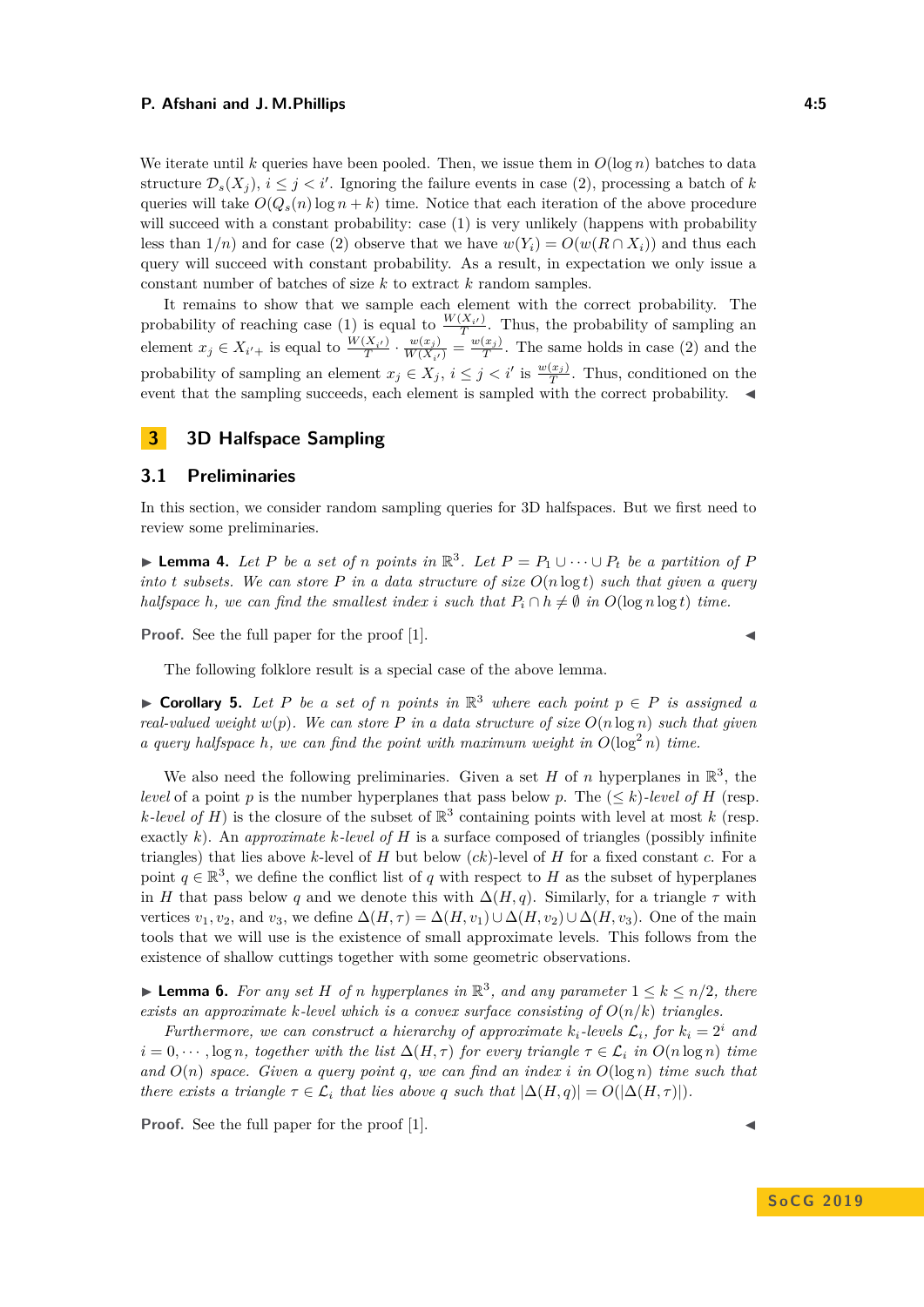## **4:6 Independent Range Sampling, Revisited Again**

We will also use the following results.

▶ **Theorem 7** (The Partition Theorem, [\[9\]](#page-12-9)). *Given a set P of n points in 3D and an integer*  $0 < r \leq n/2$ , there exists a partition of P into r subsets  $P_1, \dots, P_r$ , each of size  $\Theta(n/r)$ , *where each*  $P_i$  *is enclosed by a tetrahedron*  $T_i$ *, s.t., any hyperplane crosses*  $O(r^{2/3})$  *tetrahedra.* 

<span id="page-5-1"></span>I **Lemma 8.** *Let T be tree of size n where each leaf v stores a real-valued non-negative weight*  $w(v)$ *. We can build a data structure s.t., given an internal node*  $u \in T$  *at the query time, we can independently sample a leaf with probability proportional to its weight in the subtree of u. The data structure uses*  $O(n)$  *space and it can answer queries in*  $O(1)$  *worst-case time.* 

**Proof.** See the full paper for the proof [\[1\]](#page-11-0).

Afshani and Wei [\[2\]](#page-11-1) consider unweighted sampling for 3D halfspace queries. We next use the following technical result of theirs.

<span id="page-5-0"></span>**Example 10.** Let *H* be a set of *n* hyperplanes in 3D. Let  $f(n) = (\log n)^{c \log \log n}$  where c is *a large enough constant. We can build a tree Tglobal with n leafs where each hyperplane is stored in one leaf such that the following holds: Given a point*  $q \in \mathbb{R}^3$  *with level k where*  $k \geq f(n)$ , we can find  $k' = O(k/\log^2 n)$  internal nodes  $u_1, \dots, u_{k'}$  in  $T_{global}$  such that  $\Delta(H, q) = T_{global}(u_1) \cup \cdots \cup T_{global}(u_{k'})$  where  $T_{global}(u_i)$  is the set of hyperplanes stored in *the subtree of ui.*

Unfortunately, the above lemma is not stated explicitly by Afshani and Wei, however,  $T_{\text{global}}$ is the "Global Structure" that is described in [\[2\]](#page-11-1) under the same notation.

## <span id="page-5-2"></span>**3.2 A Solution with Expected Query Time**

We now observe that we can use Lemma [3](#page-3-0) to give a data structure for weighted halfspace range sampling queries in 3D. We first note that using Corollary [5](#page-4-0) and by building a hierarchy of shallow cuttings, i.e., building approximate  $k_i$ -levels for  $k_i = 2^i$ ,  $i = 0, \dots, \log n$ , we can get a data structure with  $O(n \log n)$  space that can answer queries in  $O(\log^2 n + k)$  query time. Furthermore, as Lemma [2](#page-2-0) shows, our problem is at least as hard as the halfspace range maximum problem which currently has no better solution than  $O(n \log n)$  space and  $O(\log^2 n)$  expected query time. Thus, it seems we cannot do better unless we can do better for range maximum queries, a problem that seems very difficult.

However, the reduction given by Lemma [2](#page-2-0) is not completely satisfying since we need to create a set of weights that are exponentially distributed. As a result, it does not capture a more "natural" setting where the ratio between the largest and the smallest weight is bounded by a parameter *U* that is polynomial in *n*. Our improved solution is the following which shows when  $U = n^{O(1)}$  we can in fact reduce the space to linear.

**Theorem 10.** Let P be a set of *n* weighted points in  $\mathbb{R}^3$ , where the smallest weight is 1 and *the largest weight is* U. We can store P in a data structure of size  $O(n \min\{\log n, \log \log n U\})$ *such that given a query halfspace and an integer k, we can extract k independent random samples from the points inside h in*  $O(\log^2 n + k)$  *time.* 

**Proof summary.** For the complete proof see the full paper [\[1\]](#page-11-0). The basic idea is to partition the input into sets where the ratio of weights is within  $n^2$ . Then, we use Lemmas [9](#page-5-0) and [8.](#page-5-1)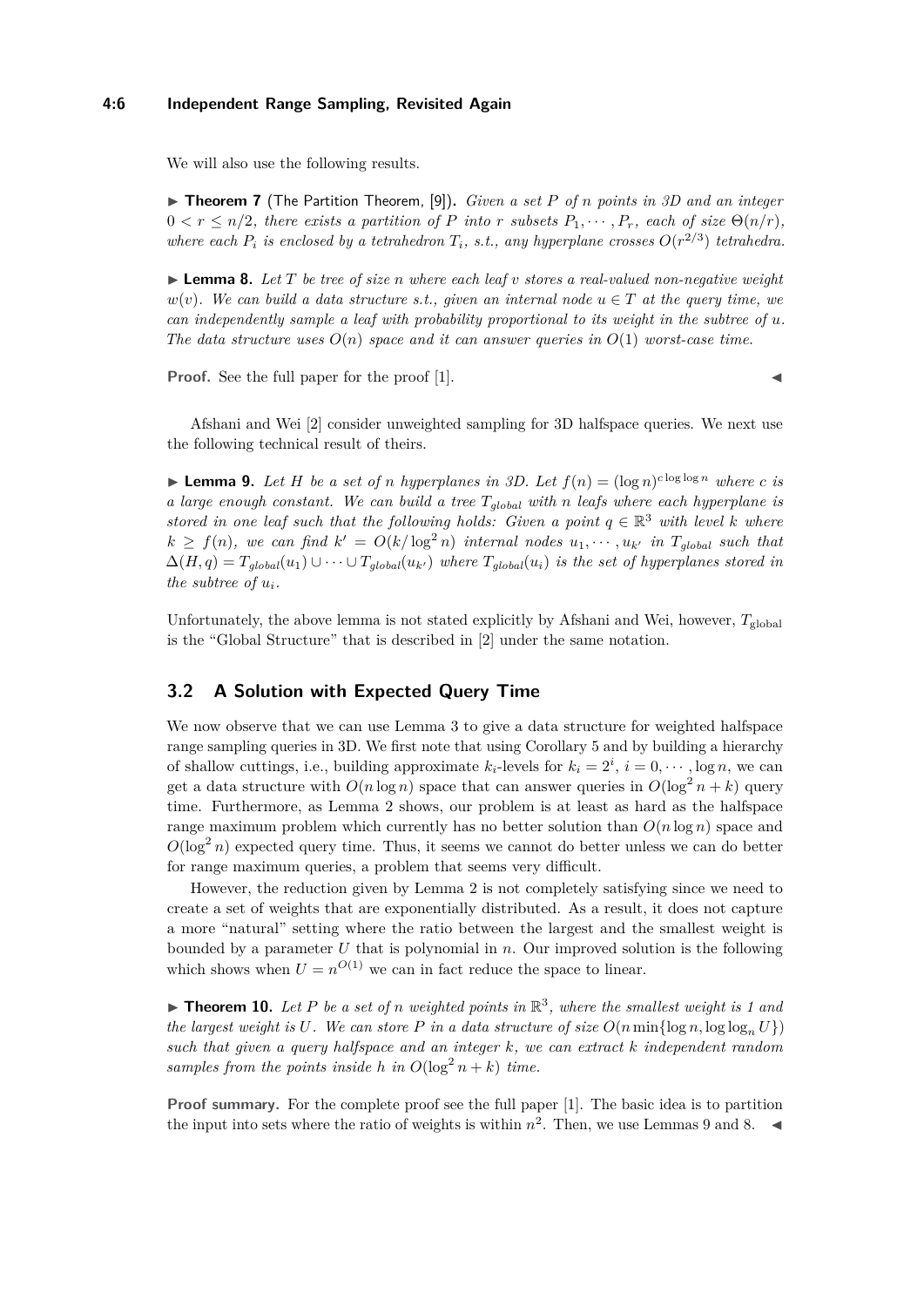## **3.3 Worst-Case Time with Approximate Weights**

All of the previous data structures sample items exactly proportional to their weight, but rely on rejection sampling. Hence, their query time is expected, and not worst case. With small probability these structures may repeatedly sample items which are not in *h*, and then need to reset and try again with no bound on the worst-case time. To achieve worst-case query time, we need some modifications. We allow for items to be sampled "almost" proportional to their weights, i.e., we introduce a notion of approximation. As we shall see in the next chapter, without some kind of approximation, our task is very likely impossible.

**Problem definition.** We consider an input set *X* of *n* points where  $x_i$  has weight  $w_i$  and we would like to store *X* in a data structure. At the query time, we are given a halfspace *h* and a value *k* and we would like to extract *k* random samples from  $X \cap h$ . Let  $w(h) = \sum_{x_i \in X \cap h} w_i$ , and set two parameters  $0 < \gamma < \varepsilon < 1$ . Ideally, we would like to sample each  $x_i$  with probability  $w_i/w(h)$ . Instead we sample  $x_i$  with probability  $\rho_i$ , if  $w_i/w(h) \geq \gamma/n$  then

<span id="page-6-0"></span>
$$
(1 - \varepsilon) \frac{w_i}{w(h)} \le \rho_i \le (1 + \varepsilon) \frac{w_i}{w(h)},\tag{1}
$$

and if  $w_i/w(h) < \gamma/n$  then we must have  $\rho_i \le (1+\varepsilon) \frac{w_i}{w(h)}$ . That is, we sample all items within a  $(1 \pm \varepsilon)$  factor of their desired probability, except for items with very small weight, which could be ignored and not sampled. The smaller items are such that the sum of their desired probabilities is at most *γ*.

**Overview of modifications.** We start in the same framework as Section [3.2](#page-5-2) and Lemma [3,](#page-3-0) i.e., we partition X into subsets  $X_\ell$  by weight. Then, we need to make the following modifications: (1) We can now ignore small enough weights; (2) We can no longer use rejection sampling to probe into each set  $X_\ell$ , rather we need to collect a bounded number (a function  $f(\varepsilon)$  of candidates from all  $X_\ell$  which is guaranteed to contain some point in the query *h*. (3) We can also no longer use rejection sampling within each  $X_\ell$  to get candidates, instead we build a stratified sample via the partition theorem.

Change (1) is trivial to implement. Remember that given query *h*, we first identify indices *i* and *i*' such that  $X_i$  contains the largest weight in *h* and the weights in  $X_{i'}$  are a factor  $n^2$ smaller. We now require weights in  $X_{i'}$  to be a factor  $n/\gamma$  smaller, and let  $i' = i + t$  where  $t = O(\log(n/\gamma))$ . We can now ignore all the remaining sets: the sets  $X_i$  with  $j \geq i + t$  will have weights so small that even if there are  $\Omega(n)$  points within, the sum of their weights will be at most  $\gamma$  times the largest weight. Since  $\gamma < \varepsilon$ , this implicitly increases all of the other weights in each  $X_\ell$  (for  $\ell \in [i, i + t)$ ) by at most a factor  $(1 + \varepsilon)$ .

We next describe how we can build a data structure on each  $X_\ell$  to generate  $f(1/\varepsilon)$ candidate points. Once we have these  $t \cdot f(1/\varepsilon)$  points, we can build two alias structures on them (they will come with weights proportional to the probability they should be selected), and select points until we find one in *h*. As a first pass, to generate *k* samples, we can repeat this *k* times, or bring  $kf(1/\varepsilon)$  samples from each  $X_\ell$ . We will return to this subproblem to improve the dependence on  $k$  and  $\varepsilon$  by short-circuiting a low-probability event and reloading these points dynamically.

## **3.3.1 Generating Candidate Points**

Here we will focus on sampling our set of candidates. We will do this for every set  $X_\ell$ ,  $i \leq \ell \lt i'$ . However, to simplify the presentation, we will assume that the input is a set *X* of *n* points such that the weights of the points in *X* are within factor 2 of each other. We will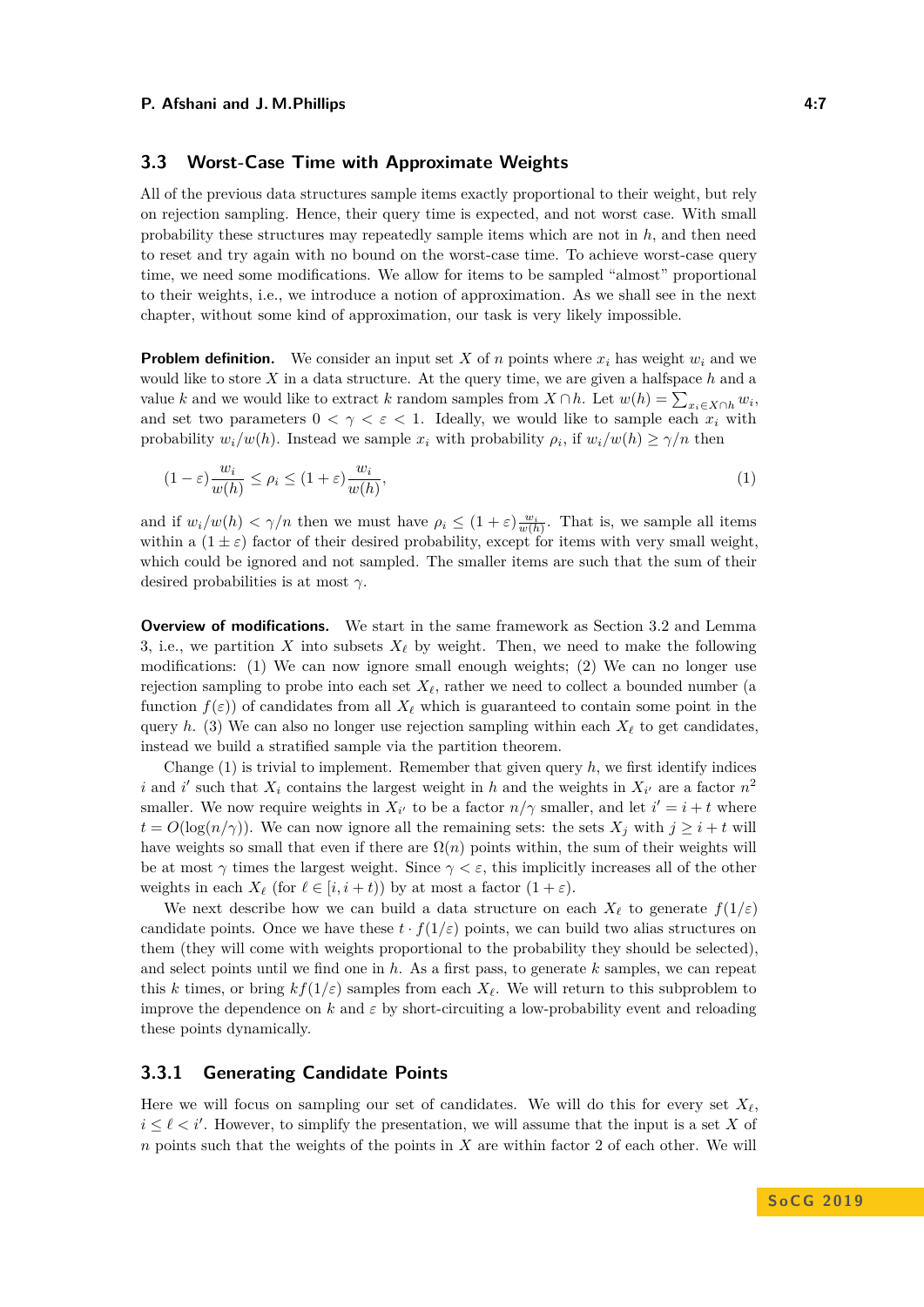## **4:8 Independent Range Sampling, Revisited Again**

sample  $f(1/\varepsilon)$  candidate points from X (representing a subset  $X_\ell$ ) s.t., the set of candidates intersects with the query halfspace *h*. Each candidate will be sampled with a probability that is almost uniform, i.e., it fits within our framework captured by Eq. [1.](#page-6-0)

Let *H* be the set of hyperplanes dual to points in *X*. We maintain a hierarchical shallowcutting of approximate levels (Lemma [6\)](#page-4-1) on *H*. By Lemma [6,](#page-4-1) we get the following in the primal setting (on X), given a query halfspace h: We can build  $O(|X|)$  subsets of X where the subsets have in total  $O(|X| \log |X|)$  points. Given a query halfspace h, in  $O(\log n)$  time, we can find a subset *X'* so that  $X \cap h \subset X'$  and  $|X'| = O(|X \cap h|)$ . We now augment this structure with the following information on each such subset  $X'$ , without increasing the space complexity. We maintain an *r*-partition  $(Z_1, \Delta_1), (Z_2, \Delta_2), \ldots, (Z_{r'}, \Delta_{r'})$  on X'. (That is, so  $r' = \Theta(r)$ , each subset  $Z_j \subset \Delta_j$  and has size bound  $|X'|/r \leq |Z_j| \leq 2|X'|/r$ , and the boundary of any halfspace *h* intersects at most  $O(r^{2/3})$  cells  $\Delta_j$ .) For each  $Z_j$  we maintain an alias structure so in  $O(1)$  time we can generate a random  $s_j$  from the points within. It is given a weight  $W_j = \sum_{x \in Z_j} w(x)$ . In  $O(r)$  time we can generate a weighted set  $S = \{s_1, s_2, \ldots, s_{r'}\};$  this will be the candidate set.

The sum of all weights of points within *h* is  $w(h) = \sum_{x \in X \cap h} w(x)$ , and so we would like to approximately sample each  $x \in X' \cap h$  with probability  $w(x)/w(h)$ .

**Lemma 11.** Let  $r = \Omega(1/\varepsilon^3)$  and consider a candidate set *S*, and sample one point *proportional to their weights. For a point*  $x \in X' \cap h$ *, the probability*  $\rho_x$  *that it is selected satisfies*

$$
(1 - \varepsilon) \frac{w(x)}{w(h)} \le \rho_x \le (1 + \varepsilon) \frac{w(x)}{w(h)}.
$$

**Proof.** Of the *r'* cells in *S*, classify them in sets as *inside* if  $\Delta_j \in h$ , as *outside* if  $\Delta_j \cap h = \emptyset$ , and as *straddling* otherwise. We can ignore the outside sets. There are  $O(r)$  inside sets, and  $O(r^{2/3})$  straddling sets.

For point  $x \in S_j$  from an inside set, it ideally should be selected with probability *w*(*x*)  $\frac{w(x)}{W_j} \cdot \frac{W_j}{w(h)} = \frac{w(x)}{w(h)}$  $\frac{w(x)}{w(h)}$ . Indeed it is the representative of  $S_j$  with probability  $\frac{w(x)}{W_j}$  and is give weight proportional to  $W_j$  in the alias structure. We now examine two cases, that all representative points in the straddling sets are in  $h$ , and that none are; the probability  $x$  is selected will be between the probability of these two cases, and the desired probability it is selected will also be between these two cases. Let  $W_{in} = \sum_{S_j \text{ is } inside} W_j$  and  $W_{str} = \sum_{S_j \text{ is } straddling} W_j$ . The probability *x* is selected if it is the representative of  $S_j$  is then in the range  $\left[\frac{W_j}{W_{i+1}}\right]$  $\frac{W_j}{W_{in}+W_{str}}$ ,  $\frac{W_j}{W_{in}}$  $\frac{W_j}{W_{in}}$ . The ratio of these probabilities is  $\frac{W_j}{W_{in}} \cdot \frac{W_{in} + W_{str}}{W_j} = \frac{W_{in} + W_{str}}{W_{in}} = 1 + \frac{O(r^{2/3})}{\Theta(r)} = 1 + O(r^{1/3}).$ Setting  $r = \Omega(1/\varepsilon^3)$  ensures that these probabilities are within a  $(1 + \varepsilon)$ -factor of each other, and on all points from an inside set, are chosen with approximately the correct probability.

For a point *x* in a straddling set  $S_j$ , it should be selected with probability  $\frac{w(x)}{W_j}$  and is selected with probability between  $L_x = \frac{w(x)}{W_x}$  $W_j$  $W_j$  $\frac{W_j}{W_{in} + W_{str}}$  and  $U_x = \frac{w(x)}{W_j}$  $W_j$  $W_j$  $\frac{W_j}{W_{in}+W_j}$ . As with points from an inside set, these are within a  $(1 + \varepsilon)$ -factor of each other if  $r = \Omega(1/\varepsilon^3)$ . And indeed since  $W_{in} \leq w(h) \leq W_{in} + W_{str}$  then  $L_x \leq \frac{w(x)}{w(h)} \leq U_x$ , and the desired probability of sampling straddling point  $x$  is in that range.

## **3.3.2 Constructing the** *k* **Samples**

To select *k* random samples, the simplest way is to run this procedure *k* times sequentially, generating  $O(k/\varepsilon^3)$  candidate points; this is on top of  $O(\log n)$  to identify the proper subset *X*<sup> $\prime$ </sup> from the shallow cutting, applied to all  $t = O(\log(n/\gamma))$  weight partitions  $X_{\ell}$ .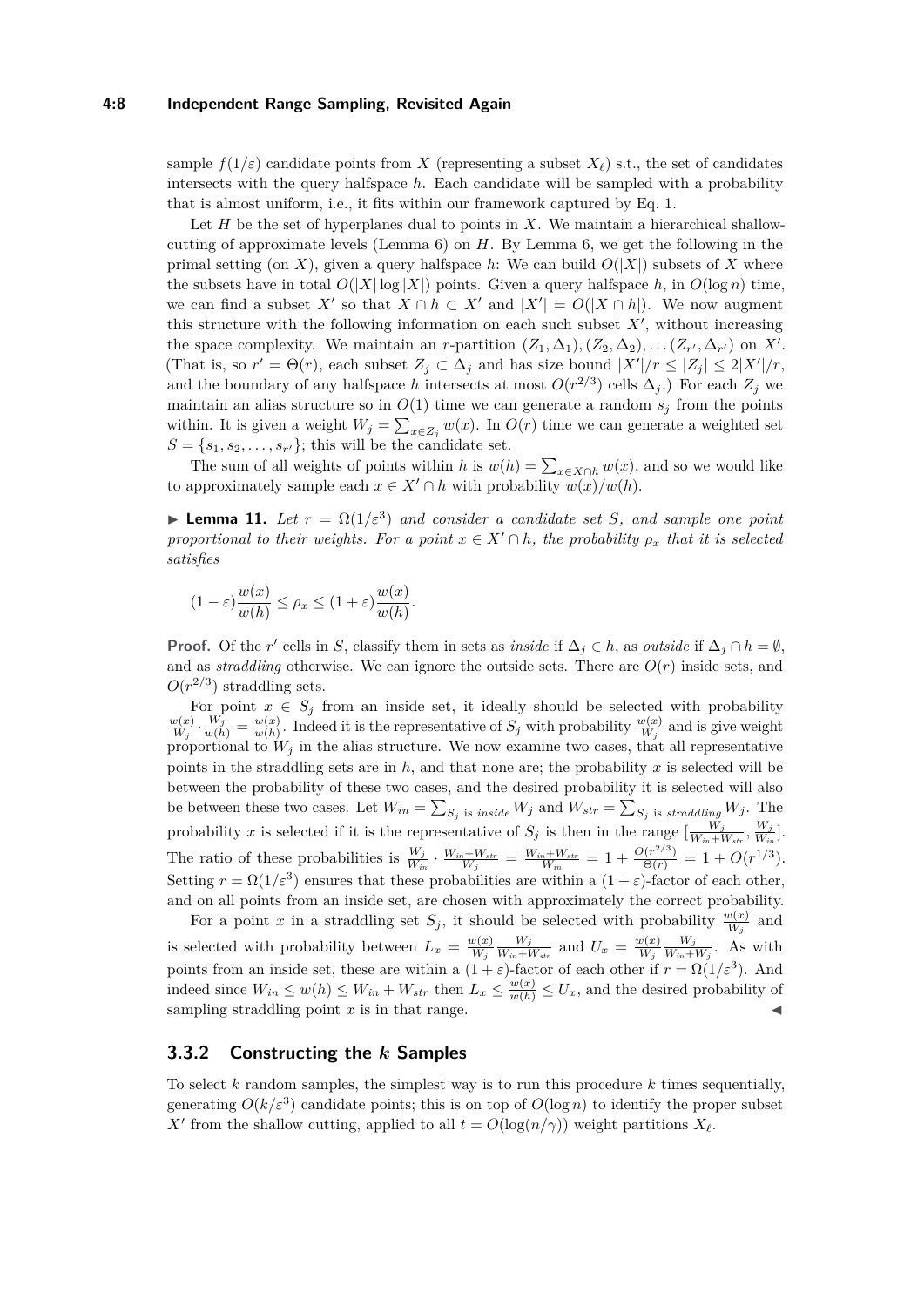#### **P. Afshani and J. M.Phillips 4:9**

We can do better by first generating  $O(1/\varepsilon^3)$  candidate points per  $X_\ell$ , enough for a single random point in *h*. Now we place these candidates in two separate alias structures along with the candidate points from the other *t* structures. There are  $O(t/\varepsilon^3)$  candidate points placed in an *inside* alias structure, and  $O(t/\varepsilon^2)$  points placed in a *straddling* alias structure. Now to generate one point, we flip a coin proportional to the total weights in the two structures. If we go to the *inside* structure, we always draw a point in *h*, we are done. If we go to the straddling structure, we may or may not select a point in *h*. If we do, we are done; if not we flip another coin to decide to go to one of the two structures, and repeat.

It is easy to see this samples points with the correct probability, but it does not yet have a worst case time. We could use a dynamic aliasing structure [\[6\]](#page-12-10) on the straddling set, so we sample those without replacement, and update the coin weight. However, this adds a  $O(\log(\frac{1}{\varepsilon} \log(n/\gamma)))$  factor to each of  $O(t/\varepsilon^2)$  steps which might be needed. A better solution is to only allow the coin to direct the sampler to the straddling sets at most once; if it goes there and fails, then it automatically redirects to the alias structure on the inside sets which must succeed. This distorts the sampling probabilities, but not by too much since in the rejection sampling scheme, the probability of going to the straddling set even once is  $O(\varepsilon)$ .

**Example 12.** For any candidate point *s* let  $\rho_s$  be the probability it should be sampled, and  $\rho'_s$ *the probability it is sampled with the one-shot deterministic scheme. Then*  $\rho_s \leq \rho_s' \leq (1+\varepsilon)\rho_s$ *if s is an inside point and*  $(1 - \varepsilon)\rho_s \leq \rho'_s \leq \rho_s$  *if s is from a straddling set.* 

**Proof.** The probability that the coin directs to the inside set is  $\pi_{in} = \frac{W_{in}}{W_{in} + W_{str}} = \frac{1}{1 + W_{str}/W_{in}} =$  $\frac{1}{1+\Omega(\varepsilon)} = 1 - O(\varepsilon)$ . Let  $w_{str}$  be the probability of selecting a point inside *h*, given that the coin has directed to the straddling set; we only need that  $W_{str} \in [0, 1]$ .

For a candidate point in the inside set *s*, the probability it is selected in the rejection sampling scheme is  $\rho_s = \frac{w(s)}{W_{in}}$  $\frac{w(s)}{W_{in}}(1 - O(\varepsilon))$ , and in the deterministic scheme is  $\rho'_s = \frac{w(s)}{W_{in}}$  $\frac{w(s)}{W_{in}}(\pi_{in} +$  $(1 - \pi_{in})(1 - w_{str})$ ) which is in the range  $[\rho_s, \frac{w(s)}{W_s}]$  $\frac{w(s)}{W_{in}}$ , and these have a ratio  $1 + O(\varepsilon)$ .

Similarly, for a candidate point in the straddling set *s*, the probability it is selected in the rejection sampling scheme is

$$
\rho_s = \frac{w(s)}{W_{str}} (1 - \pi_{in}) (1 + W_{str} (1 - \pi_{in}) (1 + ...)) = \frac{w(s)}{W_{str}} (1 - \pi_{in}) (1 + O(\varepsilon))
$$

and in the deterministic scheme is  $\rho'_{s} = \frac{w(s)}{W_{str}}$  $\frac{w(s)}{W_{str}}(1-\pi_{in})$ . Thus  $\rho'_s$  is in the range  $[\rho_s(1-O(\varepsilon)), \rho_s]$ . Adjusting the constant coefficients in  $\varepsilon$  elsewhere in the algorithm completes the proof.  $\blacktriangleleft$ 

Now to generate the next independent point (which we need *k* of), we do not need to re-query with *h* or rebuild the alias structures. In particular, each candidate point can have a pointer back to the alias structure within its partition cell, so it can replace its representative candidate point. Moreover, since the points have weight proportional to their cell in the partition  $W_i$ , these weights do not change on a replacement. And more importantly, the points we never inspected to see if they belong to *h* do not need to be replaced. This deterministic process only inspects at most 2 points, and these can be replaced in *O*(1) time. Hence extending to k samples, only increases the total runtime by an additive term  $O(k)$ .

**Final bound.** We now have the ingredients for our final bound. In general the argument follows that of Lemma [3](#page-3-0) except for a few changes. First, we allow items with probability total less than *γn* to be ignored. This replaces a log *n* factor in query time to be replaced with  $t = \log(n/\gamma)$  term. Second, we require  $O(t \log n)$  time to identify the relevant subset X' in each of *t* shallow-cutting structures. Then we select  $O(1/\varepsilon^3)$  candidate points from each of *t* weight partitions, in  $O(t/\varepsilon^3)$  time. Then pulling *k* independent samples, and refilling the candidates takes  $O(k)$  time. This results in the following final bound: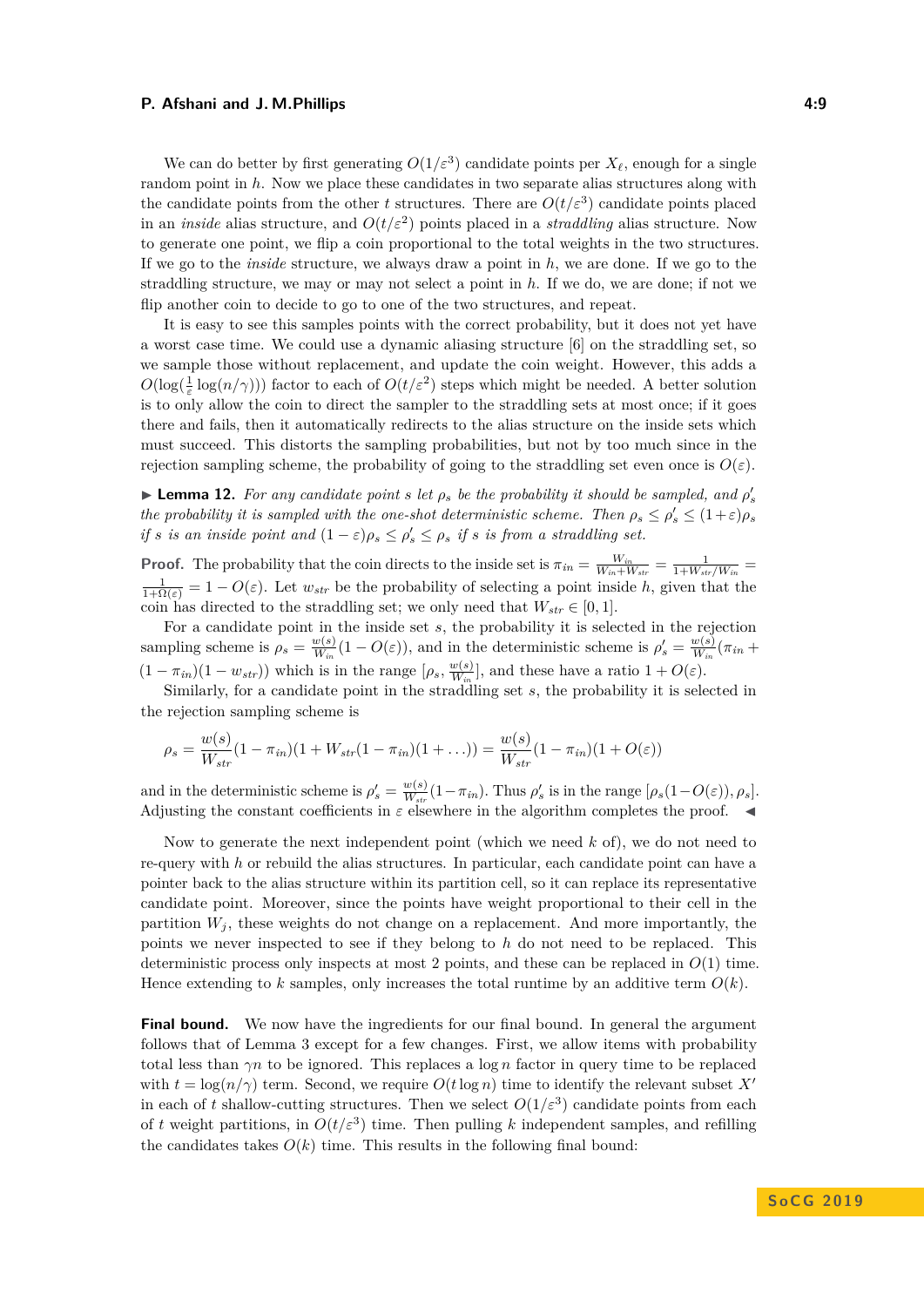### **4:10 Independent Range Sampling, Revisited Again**

**Theorem 13.** Let *X* be a set of *n* weighted points in  $\mathbb{R}^3$ , where the smallest weight is 1 *and the largest weight is* U. Choose  $0 < \gamma < \varepsilon \leq 1/2$ . We can store X in a data structure of *size*  $O(n \min{\log{n, \log\log{n} U}})$  *such that for any integer k, we can extract k independent random samples from the points* (*ε, γ*)*-approximately proportional to their weights in worst case time*  $O(\log(n/\gamma)(\log n + 1/\varepsilon^3) + k)$ 

In particular, if  $\varepsilon, \gamma = \Omega(1)$ , then the worst case time is  $O(\log^2 n + k)$  matching the expected time algorithm to sample by the exact weights.

## **4 Lower Bound for Worst-Case Time with Exact Weights**

In this section, we focus on proving a (conditional) lower bound for a data structure that can extract one random sample in  $Q(n)$  worst-case time using  $S(n)$  space. Our main result is that under a reasonably restricted model, the data structure must essentially solve an equivalent range searching problem in the "group model". As a result, we get a conditional lower bound as this latter problem is conjectured to be difficult. As an example, our conditional lower bound suggests that halfspace range sampling queries would require that  $S(n)Q^3(n) = \Omega(n^3)$ , i.e., with near-linear space we can only expect to get close to  $O(n^{2/3})$  query time. This is in contrast to the case when we allow expected query time or approximate weights. As already shown, we can solve the same problem with  $O(n \log n)$  space and  $O(\log^2 n)$  query time which reveals a large polynomial gap between the expected and the worst-case variants of the problem. To our knowledge, this is the first time such a large gap appears in the range searching literature between the worst-case and expected query times.

**The Model of Computation.** We assume the input is a list *X* of *n* elements,  $x_1, \dots, x_n$ , where each element  $x_i$  is associated with a real-valued weight  $w(x_i)$ . We use the decision tree model of computation. We assume the data structure has three components: a preprocessing algorithm that builds the data structure, a data structure which is a set of  $S(n)$  stored real values, and finally a query algorithm that given a query *q* it returns an element sampled with the correct probability in  $Q(n)$  worst-case time. We allow no approximation: the query algorithm should return an element *x* with exactly  $w(x)/w(X)$  probability.

**The main bottleneck.** The challenge in obtaining our lower bound was understanding where the main computational bottleneck lied and formulating a plan of attack to exploit it. This turned out to be in the query algorithm. As a result, we place no restrictions on the storage, or the preprocessing part of the algorithm, an idea that initially sounds very counter intuitive. After giving the algorithm the input *X* together with the weight assignment  $w: X \to \mathbb{R}$ , the algorithm stores some  $S(n)$  values in its storage. Afterwards, we move to the query phase and this is where we would like to put reasonable limits. We give the query algorithm the query *q*. We allow the query algorithm access to a set of *t* real random numbers,  $R = \{r_1, \dots, r_t\}$ , generated uniformly in [0,1]. We restrict the query algorithm to be a "binary decision tree" *T* but in a specialized format: each node *v* of *T* involves a comparison between some random number  $r_v \in R$  and a rational function  $f_v = g_v/G_v$  where  $g_v$  and  $G_v$  are *n*-variate polynomials of the input weights  $w_1, \dots, w_n$ . To be more precise, we assume the query algorithm can compute polynomials  $g_v$  and  $G_v$  (either using polynomials stored at the ancestors of *v* or using the values stored by the data structure). The query algorithm at node  $v$  computes the ratio  $g_v$  and  $G_v$  and compares it to the random value  $r_v \in \{r_1, \dots, r_t\}$ . If *v* is an internal node, then *v* will have two children  $u_1$  and  $u_2$  and the algorithm will proceed to  $u_1$  if  $f_v(w(x_1), \dots, w(x_n)) < r_v$  and to  $u_2$  if otherwise. If *v* is a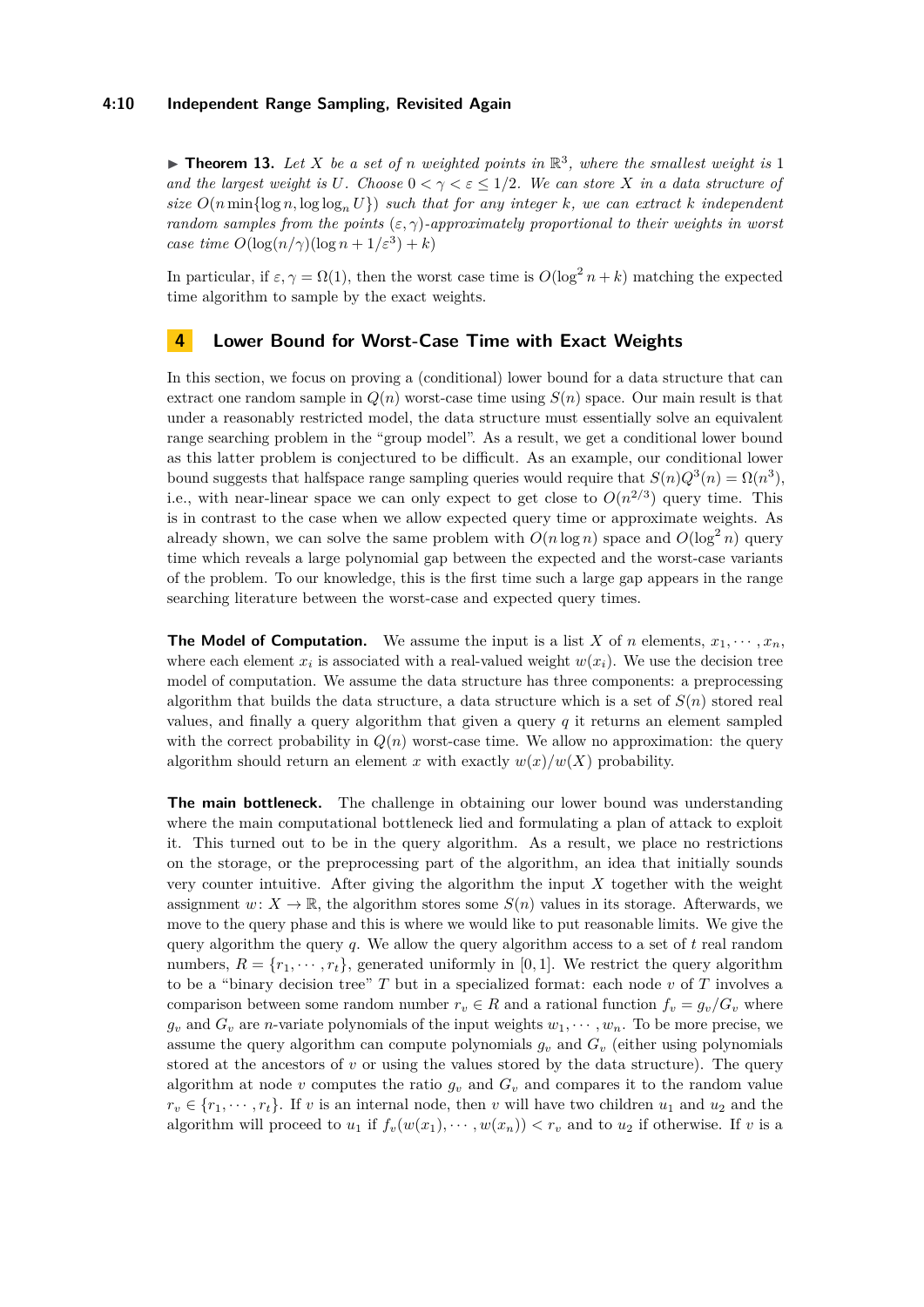#### **P.** Afshani and J. M. Phillips 4:11

leaf node, then *v* will return (a fixed) element  $x_v \in X$ . Note that there is no restriction on the rational function  $f_v$ ; it could be of an arbitrary size or complexity. We call this the *separated Algebraic decision tree* (SAD) model since at each node, we have "separated" the random numbers from the rational function that involves the weights of the input elements; a more general model would be to allow a rational function of the weights  $w_i$  and the random numbers  $r_i$ . If we insist the polynomials  $q_v$  and  $G_v$  be linear (i.e., degree one), then we call the model *separated linear decision tree* model (SLD).

► **Theorem 14.** *Consider an algorithm for range sampling in the SAD model where the input is a list of n of elements,*  $x_1, \dots, x_n$  *together with a weight assignment*  $w(x_i) \in \mathbb{R}$ *, for each xi. Assume that the query algorithm has a worst-case bound, i.e., the maximum depth of its decision tree T is bounded by a function d*(*n*)*. Then, for every query q, there exists a node*  $v \in T$  *such that*  $G_v$  *is divisible by the polynomial*  $\sum_{p \in q} w(p)$ *.* 

**Proof.** Consider the query decision tree *T*. By our assumptions, *T* is a finite tree that involves some  $N(n)$  nodes and it has the maximum depth of  $d(n)$ . Each node *v* involves a comparison between some random number  $r_i$  and a rational function  $f_v(w(x_1), \dots, w(x_t))$ . To reduce clutter, we will simply write the rational function as  $f<sub>v</sub>$ . Let  $\mathcal{P}$  be the set of all the rational functions stored at the nodes of *T*. Note that each unique rational function appears only once in P. Consider the set  $\Delta_p = \{f_1 - f_2 | f_1, f_2 \in \mathcal{P}\}\$  which is the set of pairwise differences. As each unique rational function appears only once in  $P$ , it follows that none of the rational functions in  $\Delta_{\mathcal{P}}$  is identical to zero. This in particular implies that we can find real values  $w_1, \dots, w_n$  such that none of the rational functions in  $\Delta_{\mathcal{P}}$  are zero on  $w_1, \dots, w_n$ . Thus, as these functions are continuous at the points  $(w_1, \dots, w_n)$ , it follows that we can find a real value  $\varepsilon > 0$  such that for every weight assignment  $w(x_i) \in [w_i, w_i + \varepsilon]$ , the rational functions in  $\Delta_{\mathcal{P}}$  have the same (none zero) sign. In the rest of the proof, we only focus on the weight assignment functions *w* with the property that  $w(x_i) \in [w_i, w_i + \varepsilon]$ .

Let U be the unit cube in  $\mathbb{R}^t$ . U denotes the total probability space that corresponds to the random variables  $r_1, \dots, r_t$ . Every point in U corresponds to a possible value for the random variables  $r_1, \dots, r_t$ . Now consider one rational function  $f_v$  stored at a node v of T. and assume *v* involves a comparison between  $r_i$  and  $f_v$  and let  $u_1$  and  $u_2$  be the left and the right child of *v*. By our assumption, we follow the path to  $u_1$  if  $f_v \leq r_i$  but to  $u_2$  if otherwise. Observe that this is equivalent to partitioning  $U$  into two regions by a hyperplane perpendicular to the *i*-th axis at point  $f_v$ . As a result, for every node  $v \in T$ , we can assign a rectangular subset of U that denotes its *region* and it includes all the points  $(r_1, \dots, r_t)$  of U such that we would reach node *v* if our random variables were sampled to be  $(r_1, \dots, r_t)$ .

The next observation is that we can assume the region of each node is defined by *fixed* rational functions. Consider the list of rational functions encountered on the path from *v* to the root of *T*. Assume among this list, the rational functions  $f_1, \dots, f_m$  are involved in comparisons with  $r_i$ . Clearly, the lower boundary of the region of  $v$  along the *i*-th dimension is  $\min\{f_1, \dots, f_m\}$  whereas its upper boundary is  $\max\{f_1, \dots, f_m\}$ . Now, observe that since we have assumed that each  $f_i - f_j$  has a fixed sign, it follows that these evaluate to a fixed rational function. Thus, let  $f_{i,v}$  (resp.  $F_{i,v}$ ) be the rational function that describes the lower (resp. upper) boundary of the region of *v* along the *i*-th dimension. Let  $f_{i,v} = a_{i,v}/b_{i,v}$  and  $F_{i,v} = A_{i,v}/B_{i,v}$  where  $a_{i,v}, b_{i,v}, A_{i,v}, B_{i,v}$  are some polynomials of  $w(x_1), \dots, w(x_n)$  stored in tree *T* (e.g.,  $b_{i,v}$  is equal to some  $G_u$  for some ancestor *u* of *v* and the same holds for  $B_{i,v}$ ).

The Lebesgue measure of the region of *v*,  $Vol(v)$ , is thus defined by the rational function

$$
\text{Vol}(v) = \prod_{i=1}^t (F_{i,v} - f_{i,v}) = \prod_{i=1}^t (\frac{A_{i,v}}{B_{i,v}} - \frac{a_{i,v}}{b_{i,v}}) = \prod_{i=1}^t \frac{A_{i,v}b_{i,v} - a_{i,v}B_{i,v}}{B_{i,v}b_{i,v}}.
$$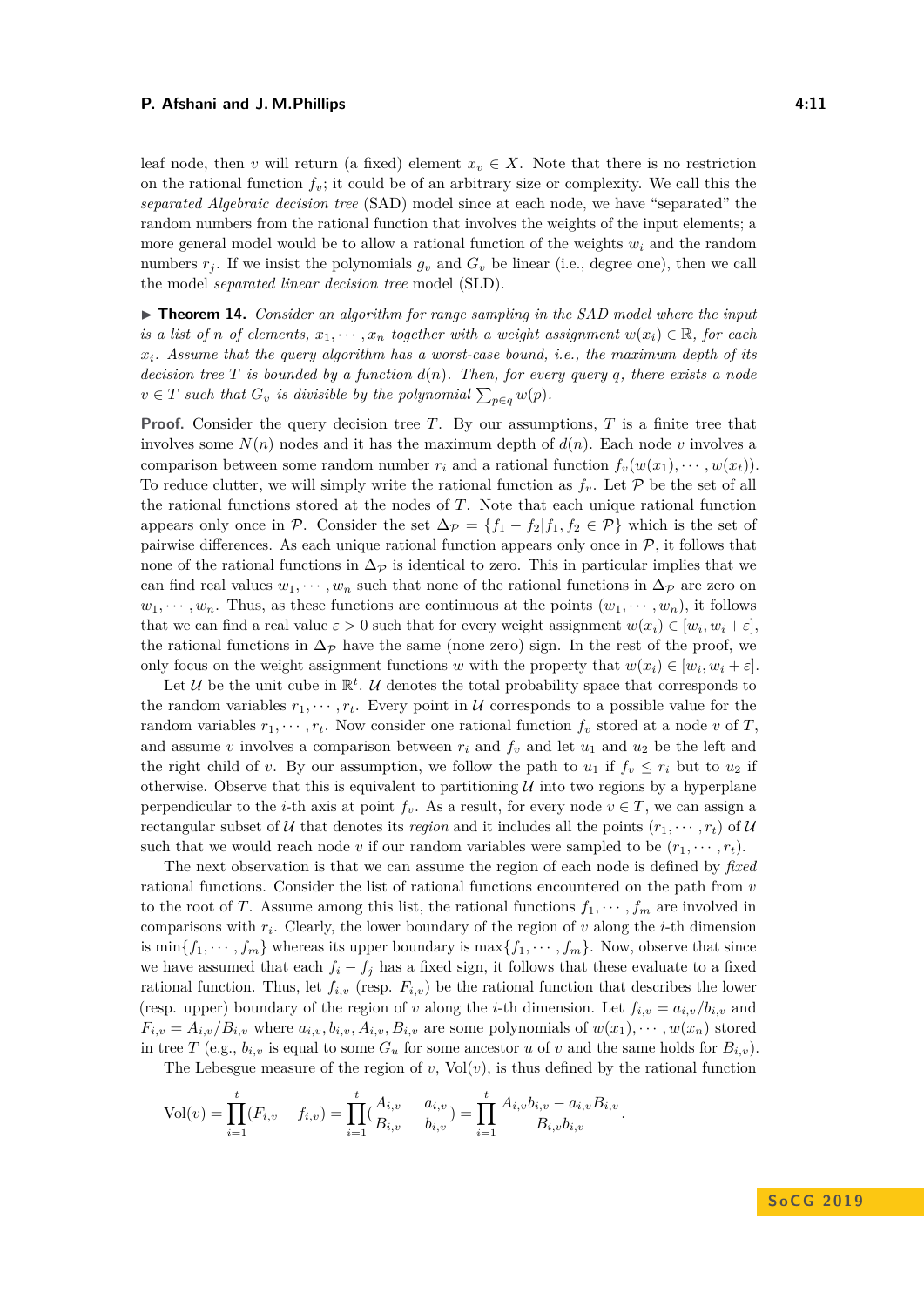## **4:12 Independent Range Sampling, Revisited Again**

Vol( $v$ ) is the probability of reaching  $v$ . Consider a query  $q$  that contains  $k$  elements. W.l.o.g, let  $x_1, \dots, x_k$  be these *k* elements. Let  $v_1, \dots, v_\ell$  be the set of all the leaf nodes that return  $x_1$ . For  $x_1$  to have been sampled with correct probability we must have the following identity

$$
\sum_{i=1}^{\ell} \text{Vol}(v_i) = \frac{w(x_1)}{w(x_1) + \dots + w(x_k)}.
$$

Observe that since the polynomial  $w(x_1) + \cdots + w(x_k)$  is irreducible, it follows that at least one of the polynomials  $b_i$  or  $B_i$  for some *i* has this polynomial as a factor.

**Conditional Lower Bound.** Intuitively, our above theorem suggests that if we can perform range sampling in finite worst-case time, then we should also be able to find the total weight of the points in the query range – since the total weight  $\sum_{p \in q} w(p)$  is encoded in some rational function. This latter problem is conjectured to be difficult but obtaining provable good lower bounds remains elusive. This suggests that short of a breakthrough, we can only hope for a conditional lower bound. This is reinforced by this observation that an efficient data structure for range sum queries leads to an efficient data structure for range sampling.

I **Observation 15.** *Assume for any set of X of n elements each associated with a real-valued weight, we can build a data structure that uses*  $S(n)$  *space such that given a query range q, it can output the total weight of the elements in q in Q*(*n*) *time.*

*Then, we can extract k random samples from q by a data structure that uses*  $O(S(n) \log n)$ *space and has the query time of*  $O(kQ(n) \log n)$ .

**Proof.** Partition *X* into two equal-sized sets  $X_1$  and  $X_2$  and build the data structure for range sum on each. Then recurse on  $X_1$  and  $X_2$ . The total space complexity is  $O(S(n) \log n)$ . Given a query *q*, it suffices to show how to extract one sample. Using the range sum query *q* on  $X_1$  and  $X_2$ , we can know the exact value of  $w_1 = \sum_{x \in q \cap X_1} w(x)$  and  $w_2 = \sum_{x \in q \cap X_2} w(x)$ . Thus, we can recurse into  $X_1$  with probability  $w_1/(w_1 + w_2)$  and into  $X_2$  with  $w_2/(w_1 + w_2)$ . In  $O(\log n)$  recursion steps we find a random sample with query time  $O(Q(n) \log n)$ .

This implies that in the SLD model, the range sampling problem in the worst-case is equivalent to the range sum problem, ignoring polylog factors. This has consequences for query ranges like halfspaces where the latter problem is conjectured to be hard.

**Conjecture 16.** For every integer *n*, there exists a set  $P$  of  $\Theta(n)$  points in  $\mathbb{R}^d$  with the *following property:* If for any function  $w: P \to \mathbb{R}$  given as input, we can build a data structure *of size*  $S(n)$  *such that for any query halfspace h*, *it can return the value*  $\sum_{p \in P \cap h} w(p)$  *in*  $Q(n)$  *time, then, we must have*  $S(n)Q^d(n) = \Omega(n^{d - o(1)})$ *.* 

 $\triangleright$  **Corollary 17.** *Assume Conjecture 1 holds for*  $d = 3$ *. Then, there exists an input set of n* points in  $\mathbb{R}^3$  such that for any data structure that uses  $S(n)$  space and solves the range *sampling problem where the query algorithm is a decision tree T with worst-case query time*  $Q(n)$ , we must have  $S(n)Q^3(n) = \Omega(n^{3-o(1)})$ . Thus if space  $S(n)$  is near-linear, query time  $Q(n) = \Omega(n^{2/3 - o(1)})$ .

#### **References**

<span id="page-11-0"></span>**<sup>1</sup>** Peyman Afshani and Jeff M. Phillips. Independent Range Sampling, Revisited Again, 2019. [arXiv:1903.08014](http://arxiv.org/abs/1903.08014).

<span id="page-11-1"></span>**<sup>2</sup>** Peyman Afshani and Zhewei Wei. Independent Range Sampling, Revisited. In *European Symposium on Algorithms*, pages 3:1–3:14, 2017.